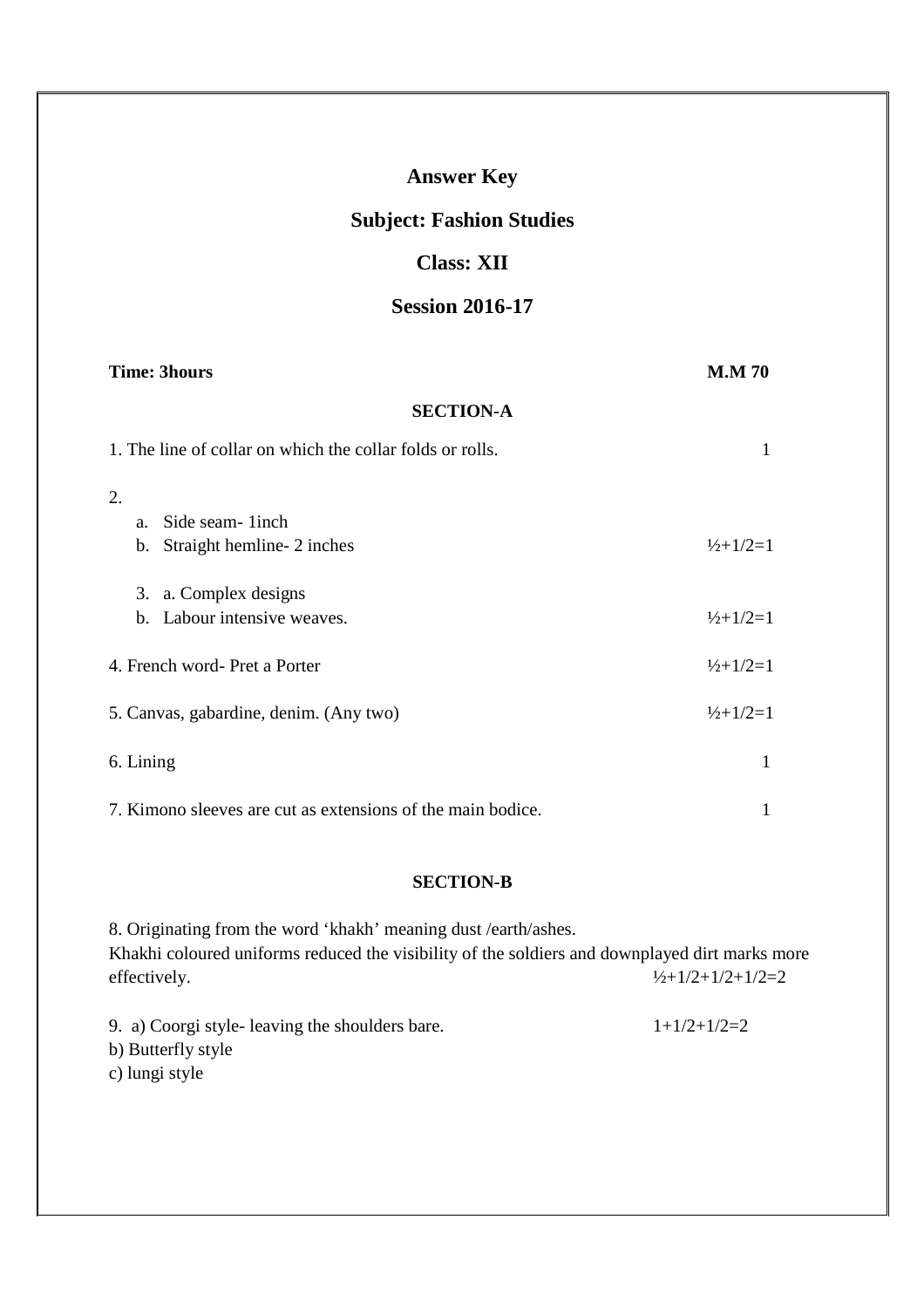10) Artistic approach- whimsical motifs like lobsters, skulls, keys as well as humorous accessories and trims.

Surrealism movement- optical illusion. 1+1=2

| 11.  |                                       |                                                          |
|------|---------------------------------------|----------------------------------------------------------|
| S.No | <b>Bias Piping</b>                    | <b>Bias Facing</b>                                       |
|      | Finished on the right of the garment. | Finished completely on the wrong side of<br>the garment. |
|      | Attached by stretching the strip.     | Attached without stretching.                             |
|      |                                       | 1+1                                                      |

#### **OR**

| S.No | <b>Test Fitting</b>                             | <b>Garment fitting</b> |
|------|-------------------------------------------------|------------------------|
|      | Done on muslin                                  | Final fabric           |
| 2.   | To check pattern fitting                        | Garment fitting        |
| 3.   | Done by pining                                  | Stitching              |
| 4.   | Correction done on right side of the<br>garment | Wrong side             |

### $1/2+1/2+1/2=2$

12. Legs of the wearer are in the centre and not touching the front or back of the skirt.  $1+1=2$ 

| Skirt-Straight/gathered/pleated/tiered/paneled. (Any two)      |                              |
|----------------------------------------------------------------|------------------------------|
| Pants- Straight/bell bottom/ Capri/harem / jodhpurs. (Any two) | $\frac{1}{2}$ +1/2+1/2+1/2=2 |

14.a) The fabric is simply folded over and the buttonhole stitching secures the two/three layers. b) Stiff fronted formal evening shirts (white tie).  $1+1=2$ 

15. a) The shape or body intended by the garment design b) The support needed in order to achieve that design.  $1+1=2$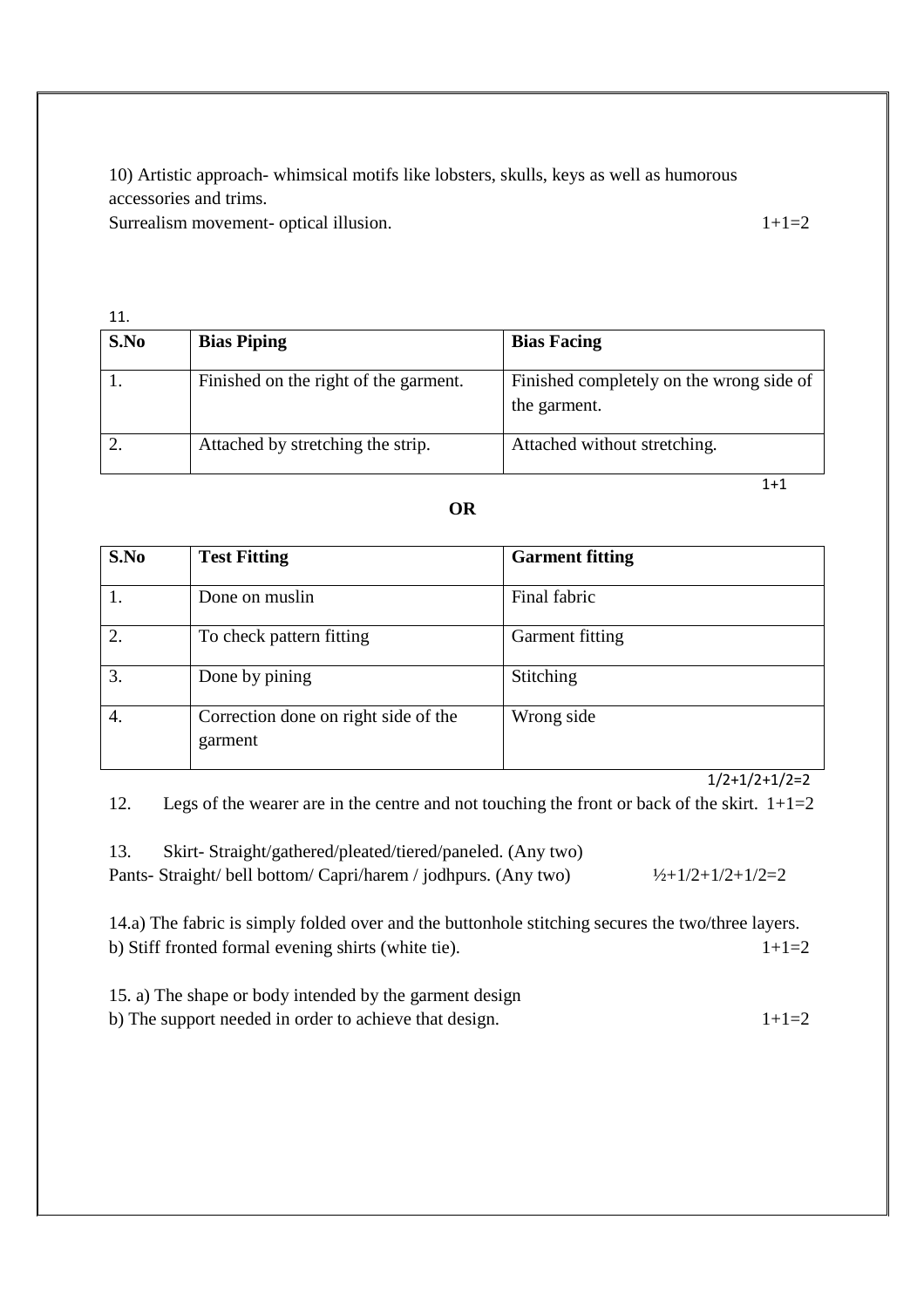# **SECTION-C**

| 16. a)                                                                                                                                                                                                                             |           |
|------------------------------------------------------------------------------------------------------------------------------------------------------------------------------------------------------------------------------------|-----------|
| new styles become iconic                                                                                                                                                                                                           |           |
| spreads like wildfire<br>٠<br>captures the imagination of the masses.<br>(any two)<br>b) Bandit Queen-Dolly Ahluwalia                                                                                                              |           |
| The Dirty picture- Niharika Khan<br>c) Bridal Asia                                                                                                                                                                                 | $1+1+1=3$ |
|                                                                                                                                                                                                                                    |           |
| a) Trace the neckline of basic bodice block.<br>17.<br>b) Mark the points as for V neckline.<br>c) For neck depth measure diagonally at centre front.                                                                              |           |
| d) Square out the neckline.<br>(Along with relevant figure)                                                                                                                                                                        | $2+1=3$   |
| <b>OR</b>                                                                                                                                                                                                                          |           |
| a) Mark collar stand, back neck, front neck.<br>b) Draw a curved line to join points.<br>Square line at right angles.<br>$\mathbf{c})$<br>Draw a parallel line to neck edge. (Along with a relevant figure).<br>d)                 | $2+1=3$   |
| 18. a) Due to unreliability of cutting system.<br>Inefficient and time consuming.<br>b)<br>Blueprint on the basis of which the fabric is cut.<br>c)                                                                                | $1+1+1=3$ |
| a) large scissors- for cutting fabric<br>19.<br>b) small scissors- for clipping threads<br>c) seam ripper- opening any seams or stitches                                                                                           | $1+1+1=3$ |
| 20.<br>Colours- bright colour palette<br>Fabrics-cambric, poplin, corduroys, light weight denim, jersey knits,, polar fleece. $1+1+1=3$<br>Pattern-gingham checks, stripes, polka dots and popular themes like cartoon characters. |           |
| 21.a) Fashion Show-Shows held in major fashion capitals around the world that form the main<br>source of fashion forecasting.                                                                                                      |           |
| b) Petite- the clothing size for short slender women.<br>c) Baggy trouser- A garment loose around the hips but narrow down at the bottoms. $1+1+1=3$                                                                               |           |
| 22.<br>Straight<br>a.<br>Crosswise<br>b.                                                                                                                                                                                           |           |

c. Bias

 $1+1+1=3$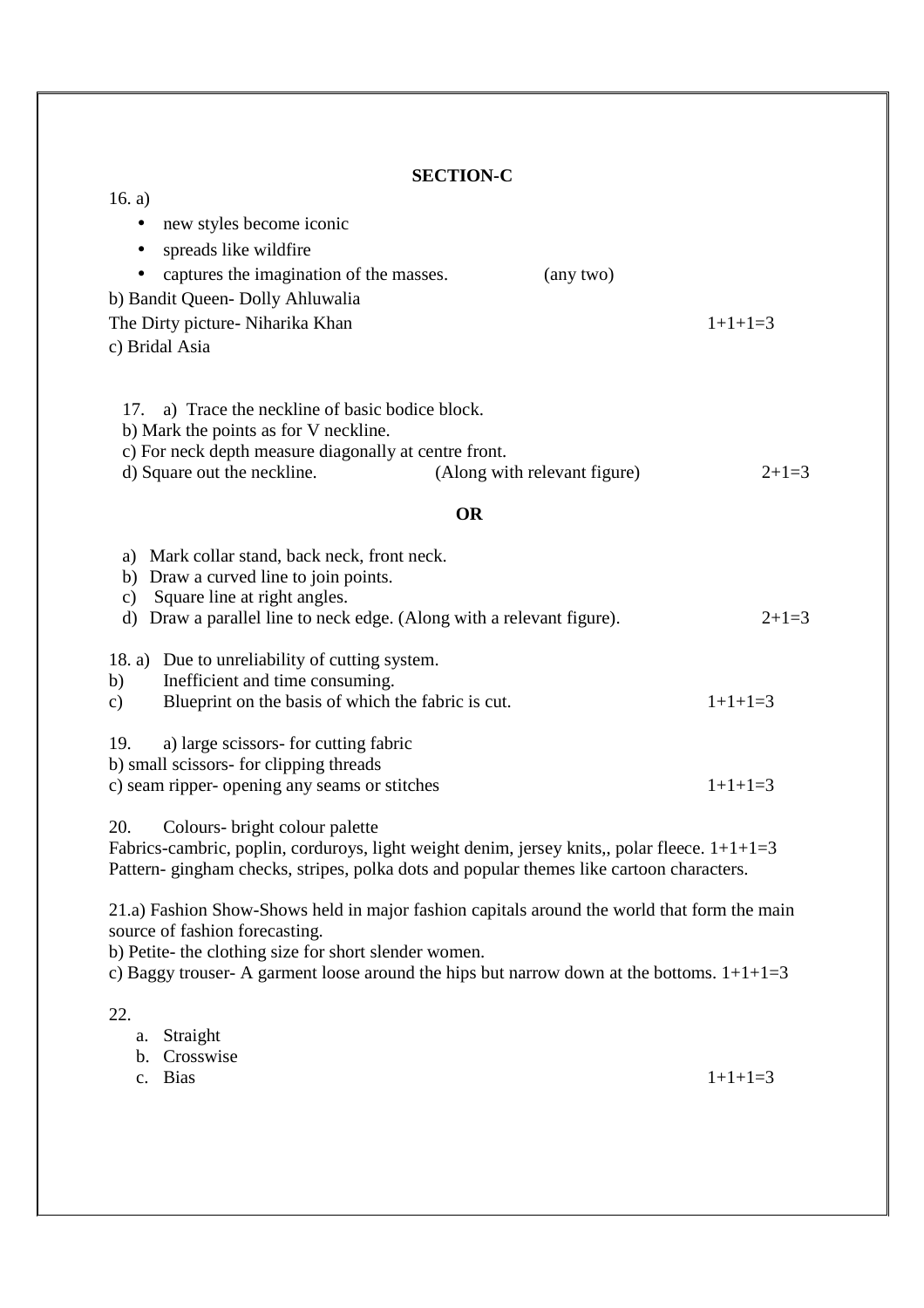23. To be avoided with diagonals- centre seams, long diagonal darts, gored skirts, panelled skirts, collars to be cut on fold, V-neckline (any four) Suitable with even plaids- centre opening/seam, cut on the bias.  $2+1=3$ 

24. Blended fabrics- combination of two or more fabrics. Example- Terylene a) Large number of terms to identify synthetics. b) Consumer being mislead by shopkeeper.  $1+2=3$ 

# **SECTION-D**

#### 25.

## a. Scale armour

b. Mail armour

c. Plate armour

d. Mail and Plate armour

e. Leather and fabric armour

f. Brigandine armour. (Any five)  $1+1+1+1+1+5$ 

#### **OR**

| Helmets- spike, plume holder, faceguard, neck piece, mail curtain. |                 |
|--------------------------------------------------------------------|-----------------|
| Leg armour-sabaton and greaves                                     |                 |
| Arm armour- Bajubandh, gauntlet.                                   | $2+11/2+11/2=5$ |

26.

a) Take one dart sloper, draw a slash line.

b) Slash the line and close a part of the waist dart

c) Add 1-11/2 inches on the side seam.  $3+2=5$ 

d) Blend till hip level for both front and back. (Along with relevant figures).

### **OR**

a) Take one dart sloper.

b) Slash the new dart position.

c) Close the old dart.  $2+3=5$ 

- d) Trace the new pattern on separate sheet. (Along with relevant figures).
-